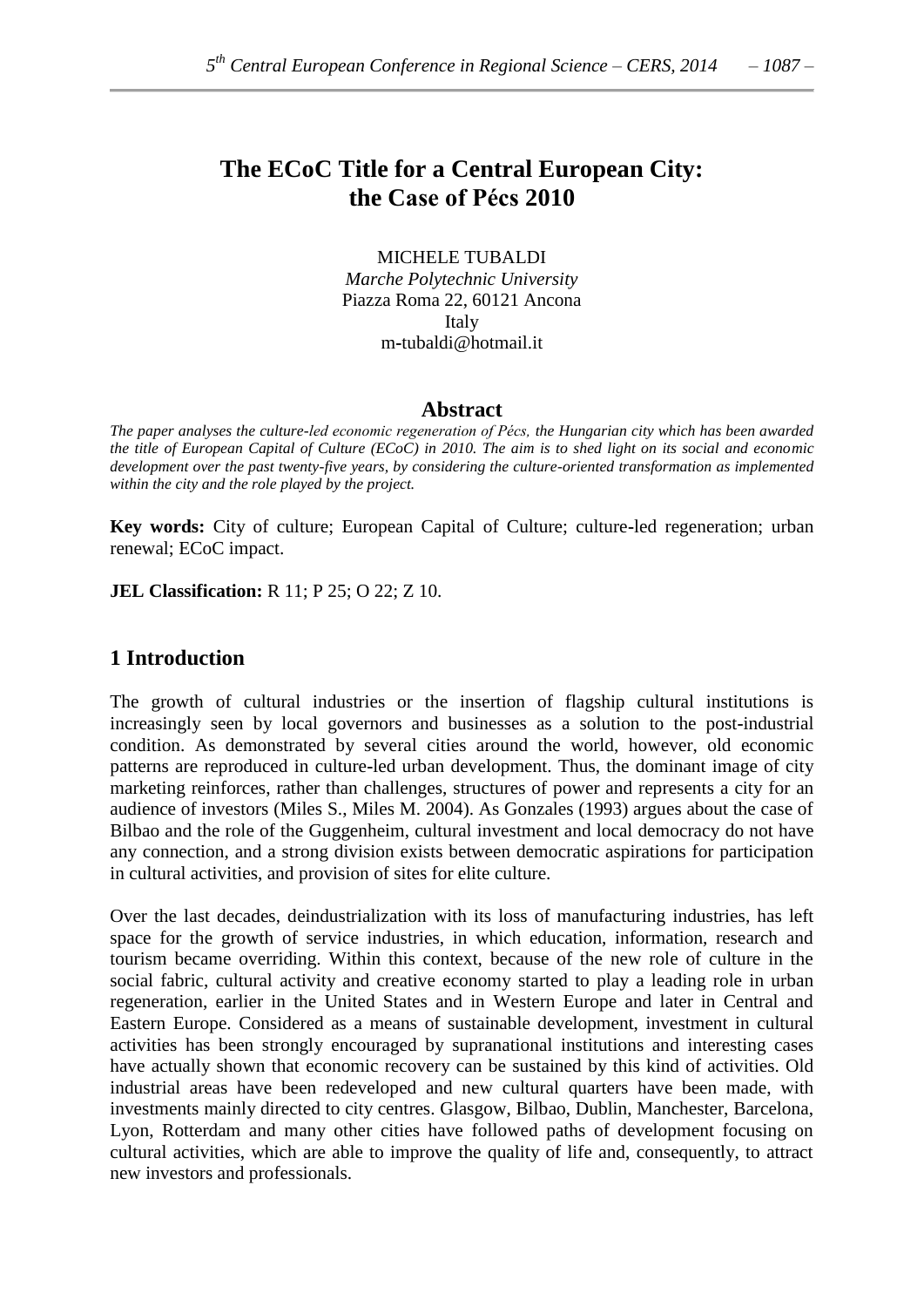Over the past thirty years, creativity has activated new economic and social functions, and city administrators have decided to implement proactive policies to promote cultural and creative activity (Ghilardi, 2001). At the European level, the most important title within the cultural sector is the European Capital of Culture (ECoC) title, awarded by the European Union for a one year term. The aim of the title consists of offering the nominated town the opportunity to present its cultural life through the implementation of projects at national and international level.

According to the framework and structure of the ECoC event and the various formulas that have been presented regarding the assignment of the title, in the last decade the project has become a real urban development project "with a strong connection to culture/knowledge – based investments" (Pálné Kovács, Grünhut, 2013).

The ECoC title could be seen as a tool aiming at enhance cultural functions and resources of a city. It ensures visibility and notoriety to the city for a year**-**term period and aims at affecting its economy and social conditions.

The paper analyzes the case of Pécs, the Hungarian European Capital of Culture 2010. It is based on a literature review as well as empirical research carried out by the author himself. Besides an analysis of English literature, statistical data provided by the Hungarian Central Statistical Office and semi**-**structured interviews with experts from the cultural field in Pécs and stakeholders of the 2010 ECOC title have contributed to the information used. Two onsite visits of the city in October and December 2013 completed the empirical research.

## **2 The Social and Economic Dimension of Pécs**

Although its meaningful institutional and cultural dimension, Pécs can be mainly considered an industrial city, experiencing rapid growth after the industrial revolution, thanks to coal and uranium ore. The decline of this activity began in 1980s and, when the extraction of black coal had become uneconomical after 1987, underground mining totally ceased causing a sharp decline in the number of jobs available and for the first time after decades, the population decreased. Many factories halted and the production system collapsed.

After the industrial decline, capital investors arrived in city. They were focused especially on the trade sector and occupied large, cheap sites and built new commercial units. New retail chains appeared everywhere in the city and former commercial units were forced to close or changed ownership. On the contrary, industrial investments remained essentially depressed. This situation had an impact on the present time.

As recent available data shows, over the period 2008–2011 more than 84% of registered enterprises in Pécs belonged to the service sector (most of them in real estate activities), only 10% to industrial sector.

In the early two**-**thousands Pécs has adapted to new economic circumstances and the quaternary sector emerged thanks to the prominent role of educational, scientific and technical structures. In an attempt to adapt itself to current economic and political structural conditions, the city moved its development trajectory towards the knowledge**-**based and culture**-**led economy, with a EU funding**-**oriented planning.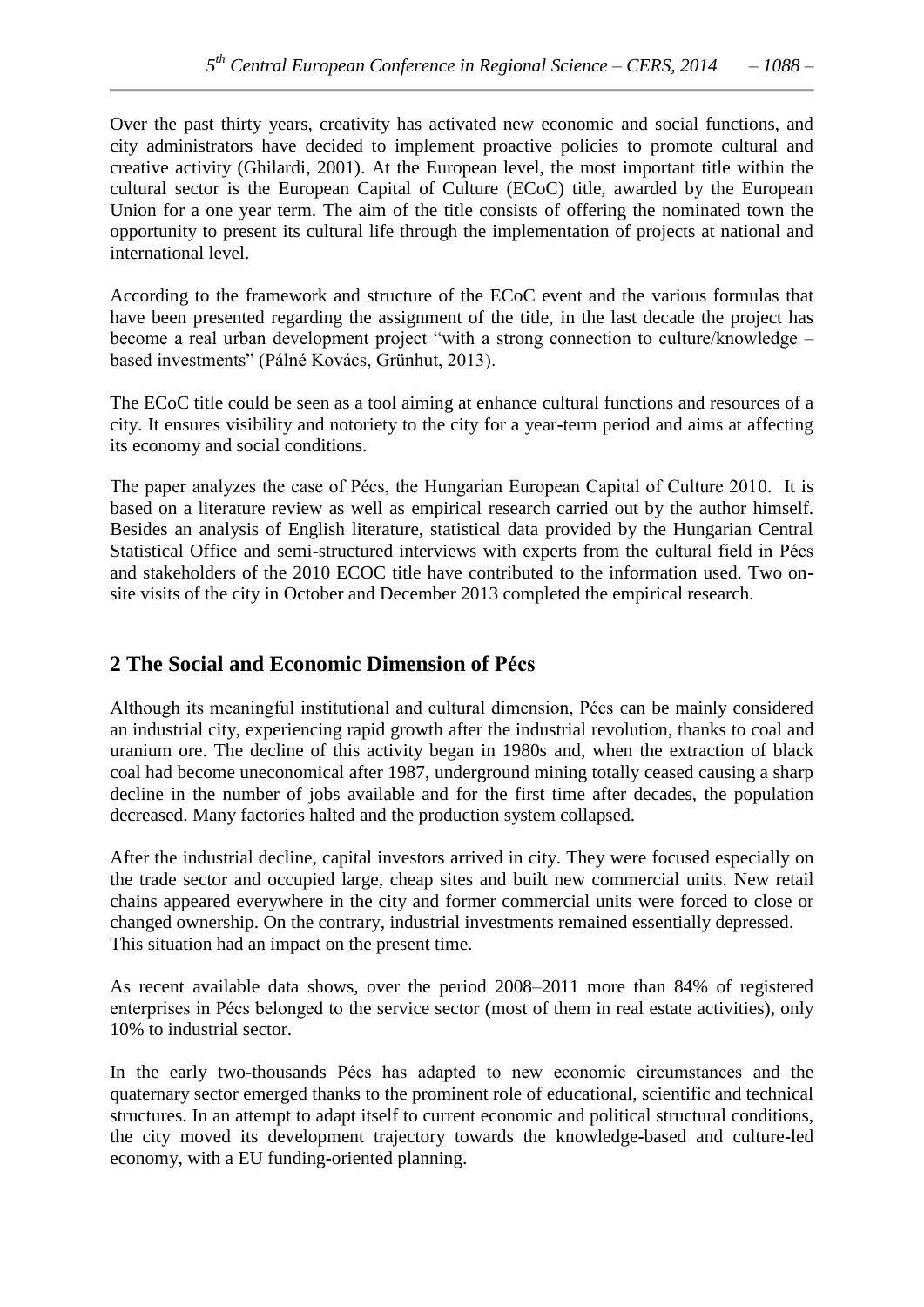However, now it is difficult to understand where this direction will lead. Alongside the development of the quaternary sector and culture**-**led economy, the city is trying to become appealing also from the industrial infrastructure and tourism point of view, with new industrial parks (Pannova Industrial Park, Pécsi Industrial Park and iPark Pecs) and empty lots for new hotels. Nevertheless, in recent years the indicators and statistical figures reflect a declining reality for Pécs, with the emigration of highly qualified people (especially temporary emigration), and the lack of ability to attract people from the outside: new citizens or tourists.



**Fig. 1**

Source: Author"s construction from Hungarian Central Statistical Office. Annual statistical data: settlements in Hungary (2000–2012)

The overall data on migratory movements towards and from the city show that since 2008, permanent arrivals and departures have been falling while temporary departures have been considerably growing.

The available data do not allow to identify the direct or indirect causes, however along with others indicators they certainly confirms an overall social and economic decline.

## **3 Pécs European Capital of Culture 2010**

The ECoC title was seen by the civil community as a great opportunity for the social and economic rebirth of the city.

The main goal of the project was to foster the regional development thorough culture, and was related to the perspective of the economic decentralization within the country.

In an attempt at achieving this objective, the project acted following three main directions:

a) strengthening urban infrastructure in terms of cultural facilities and accessibility from outside;

b) promoting economic recovery through the revival of tourism and the development of cultural industries and information technology;

c) encouraging social development through the regeneration and integration of the various quarters making up the urban "collage".

## **3.1 Cultural facilities and accessibility from outside**

The implementation of large**-**scale infrastructure projects was seen as being of key importance in achieving the goal of long**-**term development. Thus, the application and the entire programme was founded on five key projects: the Kodály Centre (concert and conference venue), the Zsolnay Cultural Quarter (flagship of the programme), the new "Grant Exhibition Space", the Regional library and Knowledge Centre, and the revival of public squares and parks.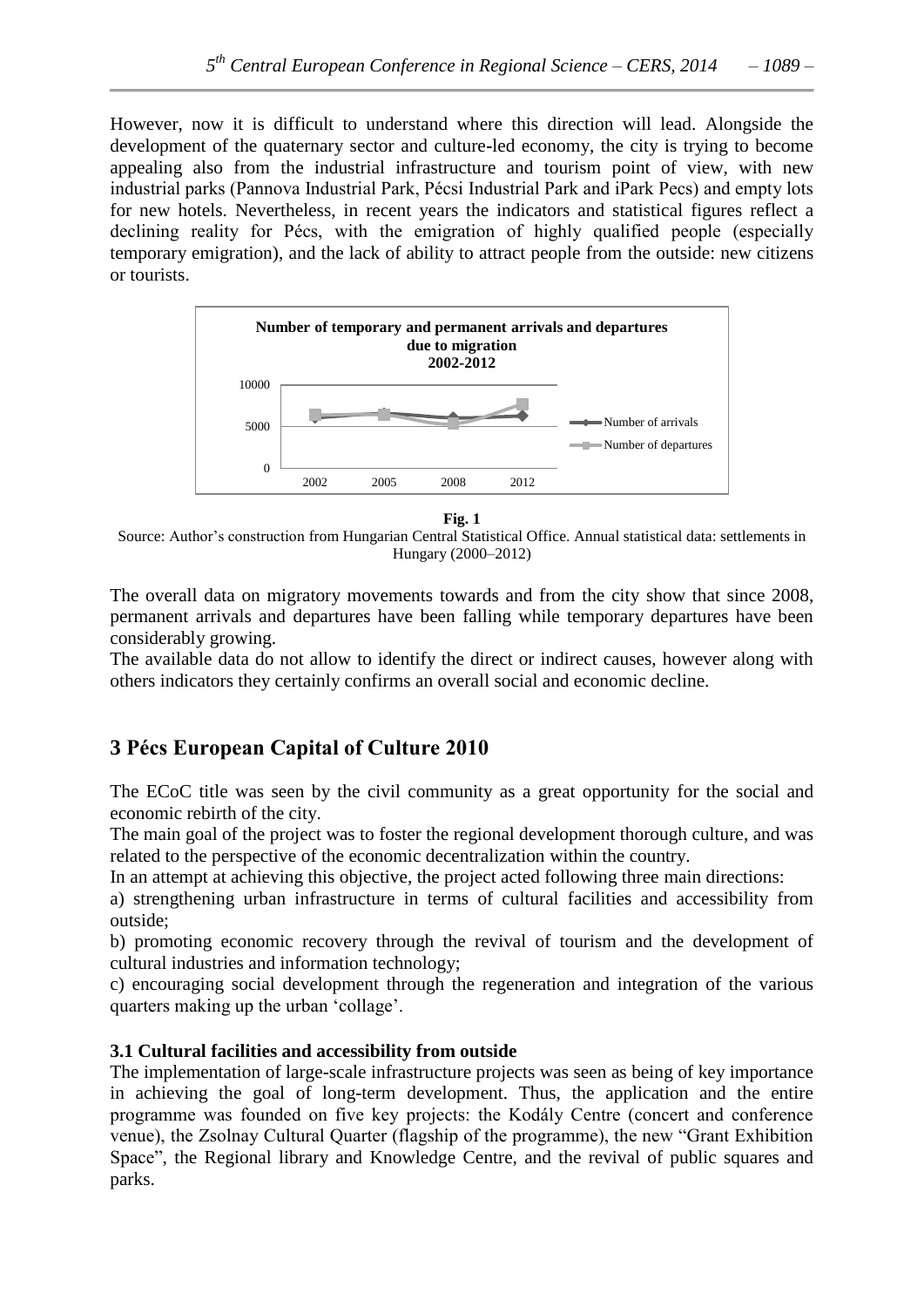Instead of the creation of the Grand Exhibition Space, it was decided to refurbish a number of existing cultural facilities on the city's "museum street".

The South**-**Transdanubian Regional Library and Knowledge Centre, and the Revival of Public Spaces and Parks were the only two projects finished in time to host events. The Kodály Centre and Reconstruction of Museum Street were finished at the very end of 2010, whilst the reconstruction of the Zsolnay Cultural Quarter was completed one year later.

All five projects, identified in the application were implemented at a cost of around  $\epsilon$  140m, with the support of the European Regional Development Fund (ERDF) (ECORYS (a) 2011). New cultural facilities has been perceived as being key for the cultural development of the city, and represent the core element of the programme. Furthermore, as reported by all the interviewees, the five pillars of the ECoC 2010 are the true legacy left to the city. It is widely believed that among the five projects, the most successful was the revival of public space and parks (Interviews 2, 3, 5, 6). However, even regarding this case, it has been pointed out that some problems occurred. First of all, due to the shortage of time and money, low quality materials were used for renovation (Interviews 2, 3, 6). Consequently, the use of same materials in different areas of the city has led to an overall homogeneity of spaces, with no regard to the different socio**-**economic characteristics of neighbourhoods, nor even the architectural environments (Interviewee B).

Furthermore, the revival of public spaces was aimed at connecting the outskirts with the historical city centre and at establishing a new sustainable way of life for citizens, but this connection never occurred(for example between the eastern part of the city where the Zsolnay Quarter is located and the inner city). From this perspective, the Zsolnay Quarter had a very important function in addition to its cultural dimension, being the core of the most important regeneration process on the most degraded area of Pécs, inhabited by poor and marginalized people and by the gipsy community.

Looking at the map in *Figure 2*, it is possible to focus on the cultural axis which crosses the city from west to east. The axis has been imagined as a strong tool of integration between the various urban areas. The decision to create the Zsolnay Quarter on the eastern part of the city, the most important cultural centre of the ECoC project was strategic in order to integrate the entire eastern part of the city with the city centre, through the regeneration of the two major arteries connecting the two areas: the Zsolnay Vilmos street on the south and the Felsővámház street on the north.



**Fig. 2 The projected urban renewal effects of ECoC projects** Source: Pirisi, Stefán, Trócsányi, 2008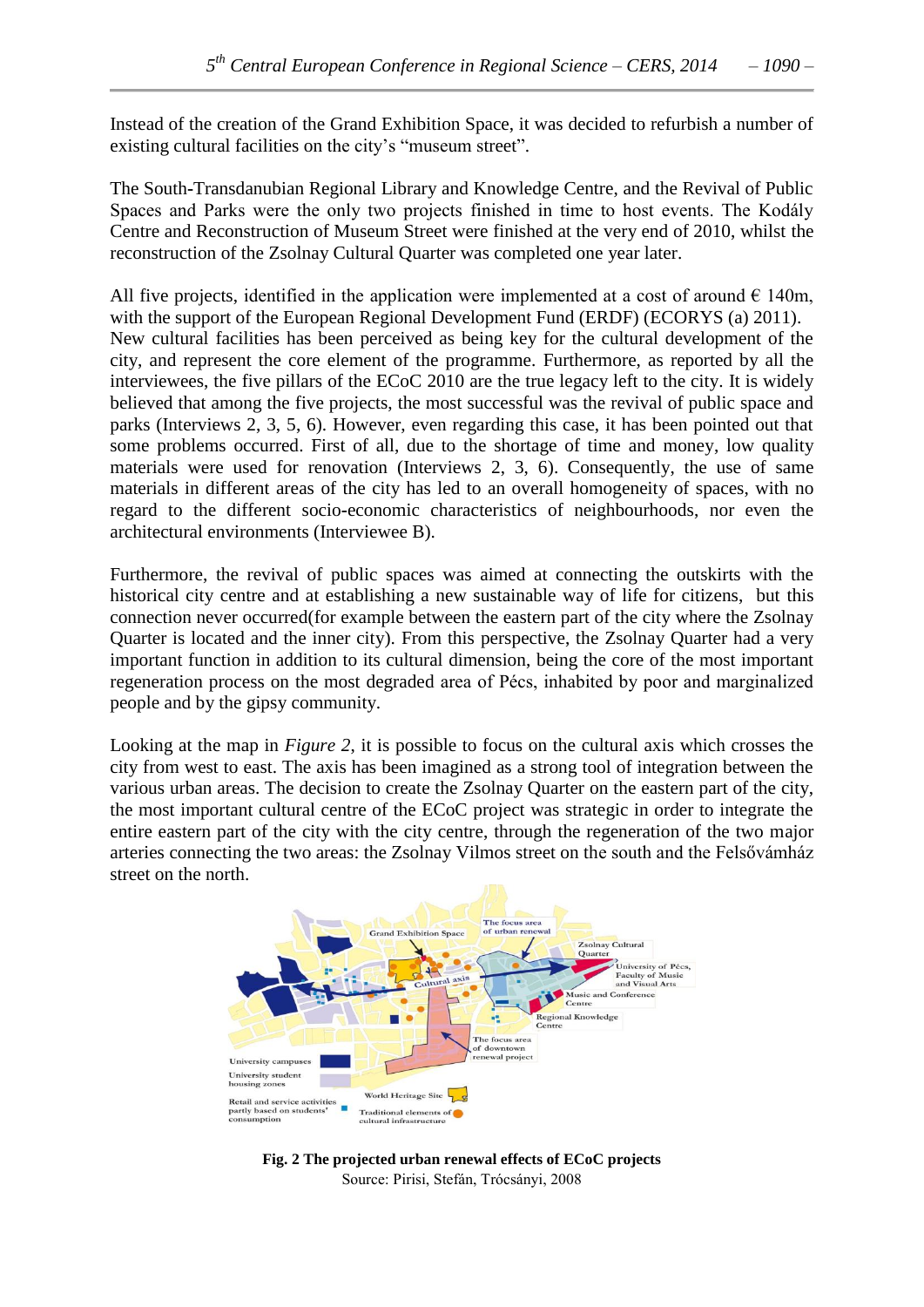This aim cannot be considered to be fully achieved. Indeed, although the fact that the Zsolnay Vilmos street has been completely regenerated with the placement of the Regional Library, the Kodály Centre and the Balokány park, the further northern area, along Felsővámház street, still remains one of the most degraded within the city, with the highest poverty rate.



**Picture 1 On the left the Balokány park with the Kodaly Centre on the background, and on the right the Felsővámház street. These parallel streets are 200m. away in a beeline.** Source: Michele Tubaldi, October 2013

Regarding the urban infrastructure, in terms of accessibility from the outside, the most important investment involved the construction of the M6 – M60 motorway, which was completed in 2010, despite its first section being built in 2006. The highway, running along the Danube, connects Pécs to the so**-**calledV/c TEN corridor, joining Budapest to Sarajevo and to the Bosnian seaside.

The opinions on the benefits for the city are discordant. According to some experts, the highway "is expected to boost the economy" and "the first signs of investors inquiries can be felt just a year after its opening". It contributed to the success of the ECoC programme and "to the spatial transformation of the city' as well" (Trócsányi, 2011). It was connected with the ECoC programme and was very important for the city (Interviewee A). On the other hand, it has been defined a "present" for Pécs, but it is not exploited as it should and it neither has economic impact for the city nor for the country as a whole (Interviewee B). Concerning participation and cultural consumption in Southern Hungary, it even had a side effect: as it has reduced the journey time to Budapest for almost an hour, Baranya County"s citizens prefer to reach the Capital rather than settle for the local cultural production (Interviewee F).

#### **3.2 ECoC: effects on the economy of Pécs**

The ECoC**-**led economic recovery of Pècs was at the heart of the entire programme. Two main branches make up this category. The first is the revival of tourism and the second the development of cultural industries and information technology.

#### *3.2.1 The tourism issue*

In relation to the tourism issue, data per capita and per tourism nights spent within the city show that the general trend over the last decade is negative, despite in 2010 the European Capital of Culture (ECoC) title has represented a considerable countertrend element.

The *Figure 3* and *4* illustrate the general trend over the period 2001–2012, both regarding the overall tourist arrivals and the night spent in public accommodation establishments.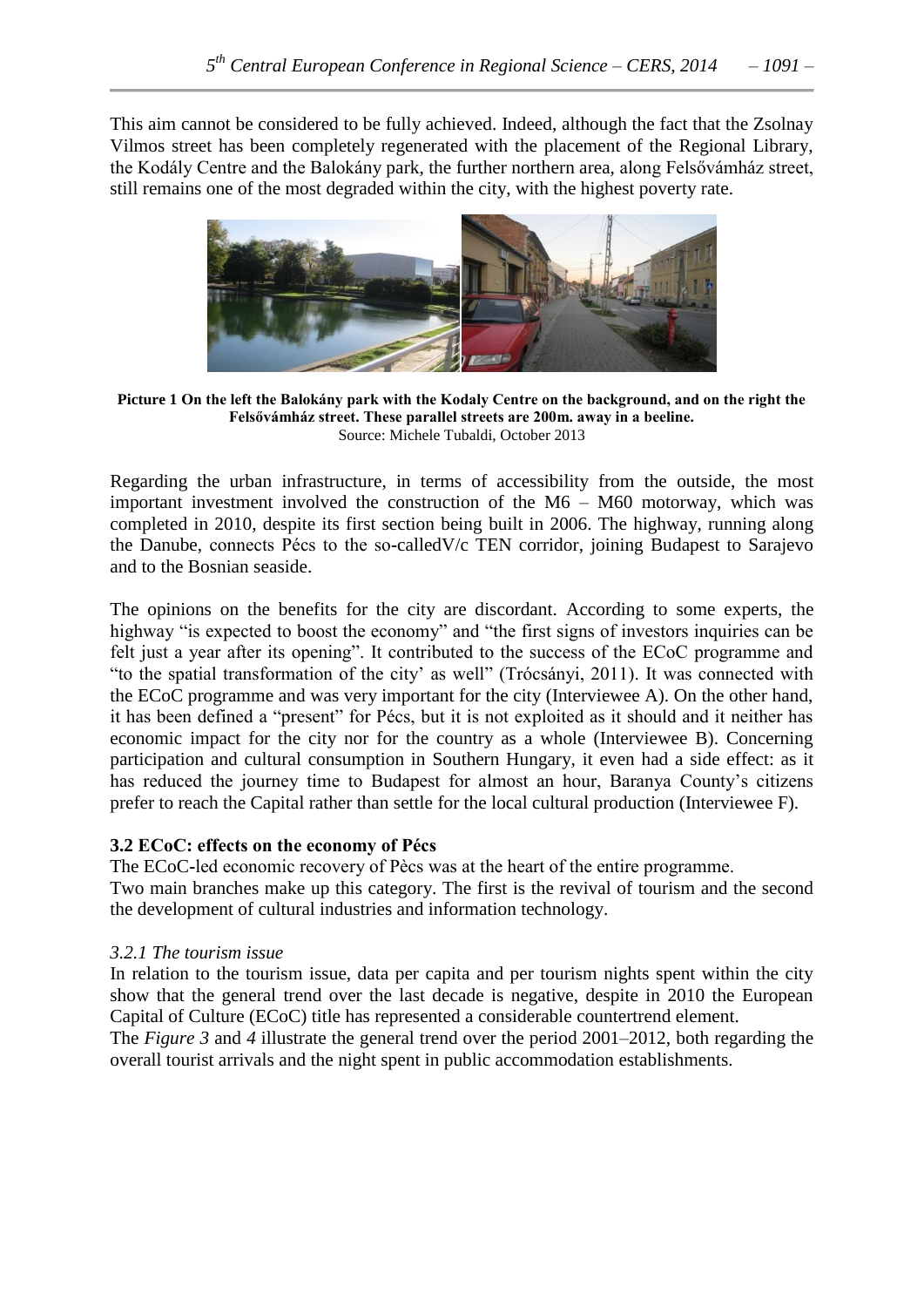

**Fig. 3**

Source: Author"s construction from Hungarian Central Statistical Office. Annual statistical data: settlements in Hungary (2000–2012)



**Fig. 4**

Source: Author"s construction from Hungarian Central Statistical Office. Annual statistical data: settlements in Hungary (2000–2012)

Considering the "arrivals", the overall decrease between 2001 and 2012 is of 35.6%, while in 2010 the number of arrivals went up by 26% compared to 2009 and then, between 2010 and 2011, the decline was of 20.3%. Finally, between 2011 and 2012 a slight increase of 2.4% occurred.

Regarding 'nights spent', the trend is the same. The percentage of tourism nights spent within the city between 2001 and 2012 dropped by 31.5%, with an increase of 27.8% in 2010 compared to 2009 and a new decline of 18.1% since 2010 to 2011. During the last year considered, between 2011 and 2012, a slight increase of 3.9% has occurred. Considering the role of international tourism, foreign tourist arrivals are always below 30%, and at their peak they are at 28% out of the total in 2010, when there was an increase by 72.6% compared to 2009. However, in 2012, foreigner arrivals decreased of30.7% compared to 2010.

Despite the positive figure for 2010, it is clear that the title has not been a real tool to increase the tourism sector of the city, rather a positive expedient with immediate impact.

On the other hand, Pécs is characterized by the so**-**called "hit and run" tourism. From interviews, it comes to light that for Pécs is more correct to speak of 'visitors' than 'tourists' (Interviewee F).

Especially elderly people and school children visit the city during the day or in the weekends, without spending money or using the city's facilities.

According to statistics on overnight stays in Pécs, it is possible to see as the city suffers the comparison with other Hungarians cities where it is possible to find wellness centres and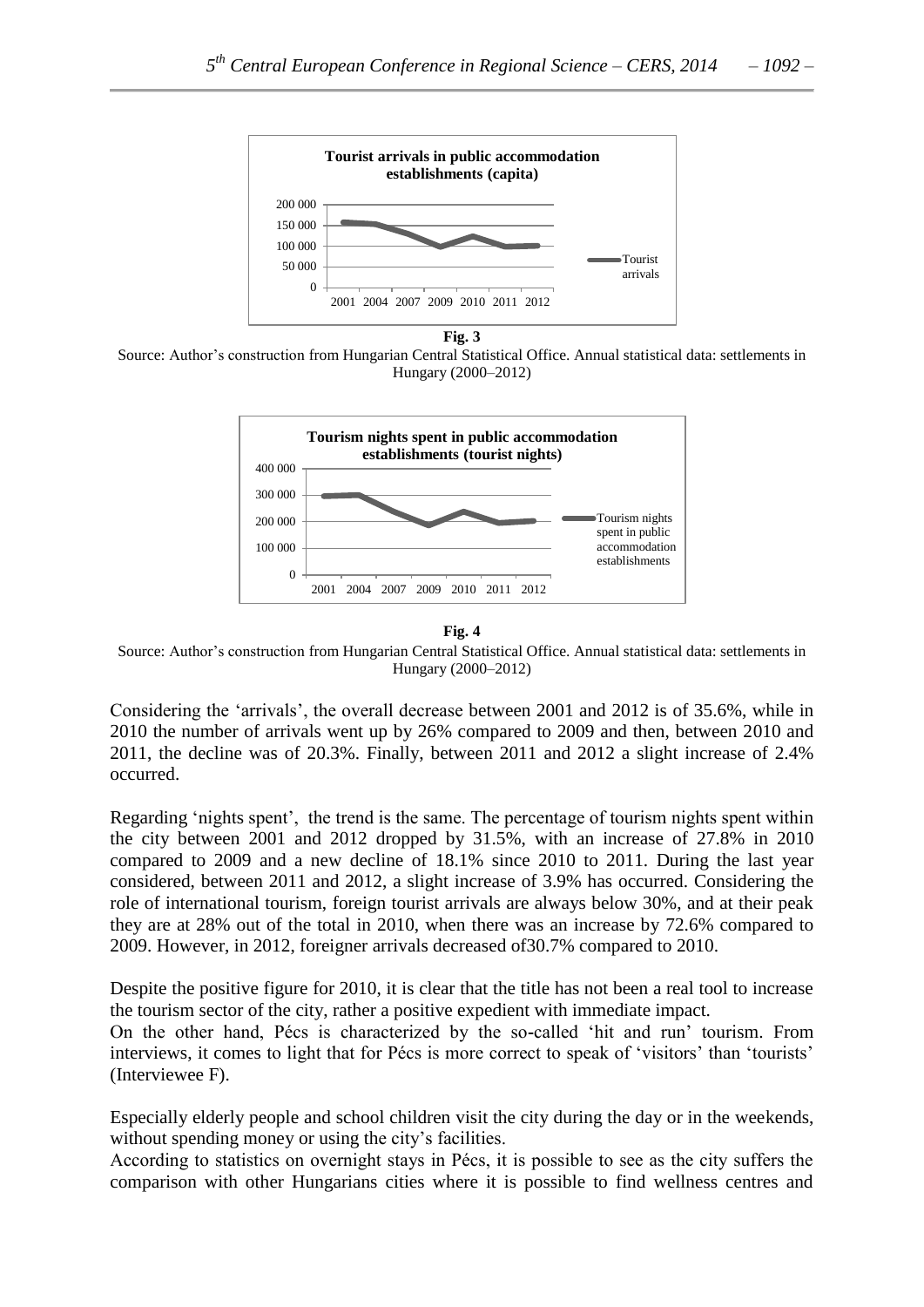thermal baths. From this point of view, it is interesting to note that the few wellness hotels in the city are the only ones which have shown an increase of arrivals and overnight stays since 2009 to 2012  $(+104.4\%$  of 'arrivals' and  $+106.2\%$  of 'tourism nights spent'). Another important element is represented by visitors coming from cruises along the Danube. Most of them are elderly visitors who take a bus in Mohács and spend a few hours in Pècs, visiting the most important attractions of the city before going back (Interviewee F).

Summing up, available statistics and interviews highlight an unsustainable tourism model for Pécs, with a low economic impact and a lack of long**-**term vision to make tourism a strategic issue for the development of the city.

#### *3.2.2 ECoC and the cultural industries in Pécs*

In relation to the second branch of the "economic recovery", the so**-**called "cultural industries" issue, data on the number of 'registered enterprises' in the creative sector show an increase by 6.5% in 2011 compared to 2010, however there are no statistics on employment rates or on the contribution in terms of GDP.

From the available data and interviews, it emerges that thanks to ECoC in 2010 the sector has experienced a positive jolt, albeit not in terms of employment at least in the number of businesses, despite the negative impact of the crisis of 2008 and 2009.

However, as reported in the 2011 ECoC post**-**evaluation study, although "the development of the creative industries was foreseen in the ECoC original application and was an important issue of the programme, […] the consolidation of creative industries was one of the most difficult objective to achieve" (ECORYS (a) 2011, p. 55). Furthermore, according to the opinions of stakeholders interviewed for the report, the main problems encountered were: the fact that the Zsolnay Cultural Quarter, which was expected to foster the development of creative industries, was not finished in time for 2010. Secondly, the fact that "cultural industries are very underdeveloped in the region", and finally, the fact that "organizations at local level tend to be rather small in size and often struggle to satisfy the technical criteria identified in the calls for proposals, especially regarding bigger contracts" (ECORYS (a) 2011, p. 55).

In addition, also bringing cultural operators together to strengthen civic initiatives and to facilitate the creation of networks of cultural projects and project promoters seems to be a formidable challenge with no success at the moment. Moreover, despite the fundamental role of the University within the city, it is strikingly missing spin**-**off enterprises relying on university human capital despite a general idea to establish and "incubator house" supporting such initiatives (Trócsányi, 2011). A dramatic factor for the future development of Pécs continues to be the lack of link between the university and the business/enterprise sphere, although something is changing in the health sector. From this point of view, despite the declarations of the past years, the city has not been able to move towards the development trajectory identified yet, and ECoC represents a missed opportunity.

Beyond the 2010 cultural projects, the ECoC title was not used to create the structural basis in order to leave a culture**-**led legacy to the city focused on intellectual and economic resources for a later recovery. In spite of good intentions, the event was made spectacular, but no space for a long**-**term strategic vision has been provided.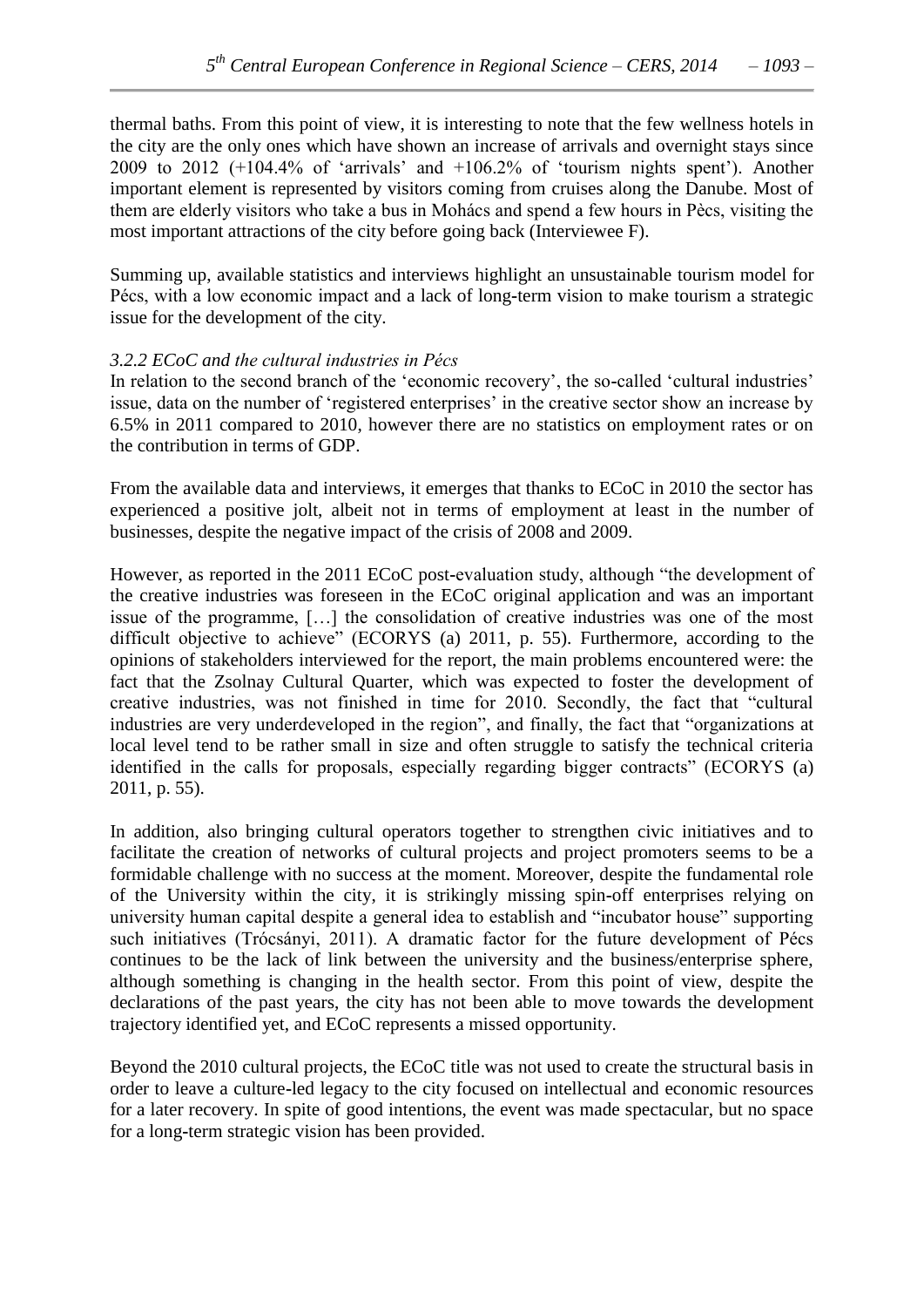#### **3.3 ECoC and the cultural participation in Pécs**

According to the 2009 UNESCO Framework for Cultural Statistics Handbook No. 2, "the literature provides a number of triple distinctions of possible participation patterns": the attending/receiving, the performance/production, and the interaction, without distinction between professional and amateur practice.

From this perspective, three representative sub**-**areas related to cultural participation and reflecting this distinction can be considered: the participants in regular cultural forms (interaction); the participants in cultural programmes (attendance); and the number of members of creative cultural communities (production).

In Pécs these three topics have been investigated over the period  $2007 - 2012$ , corresponding to the ECoC preparation period, the year of the title and the following year.

The line graph in *Figure 5* illustrates the trends, by considering equal to 100 the starting value of 2007.



**Fig. 5**

Source: Author"s construction from Hungarian Central Statistical Office. Annual statistical data: settlements in Hungary (2000 – 2012)

The most remarkable fact is represented by the steep increase of the "participants in regular cultural forms" between 2007 and 2009, during the years of preparation for ECoC (+202% in 2009 compared to 2007), and by the subsequent collapse between 2009 and 2010 (**-**48.7%), during the last stage of planning. These data seem to confirm a strong initial involvement of the local community and the subsequent detachment.

The performance of "participants in cultural programmes" is different. They peaked in 2010 after an increase of 12% between 2007 and 2009 and a further growth of 14.2% between 2009 and 2010. Finally, after the ECoC year, they sharply decreased by 38.7% between 2010 and 2011, coming back to increase between 2011 and 2012 (+29.9%).

Unlike the other sectors, between 2007 and 2011 the "members of creative communities" grew constantly, strengthening between 2010 and 2011 (+21.6%), with an overall increase of 61% over this period. Only during the last year, between 2011 and 2012, they slightly decreased by 4.7%. It is the main voice testifying an impact beyond 2010 of the ECoC project regarding the participation and involvement of the local community, with an overall increase of 53.5% over the period 2007**-**2012. However, it is not possible to consider the impact in the rate of employment, due to the lack of available data.

Regarding the cultural participation in general, data show that the ECoC project can be analyzed as consisting of two distinct phases. The first, which runs since 2007 to 2009, is the so**-**called "preparatory phase" and sees a strong attraction of local community. In the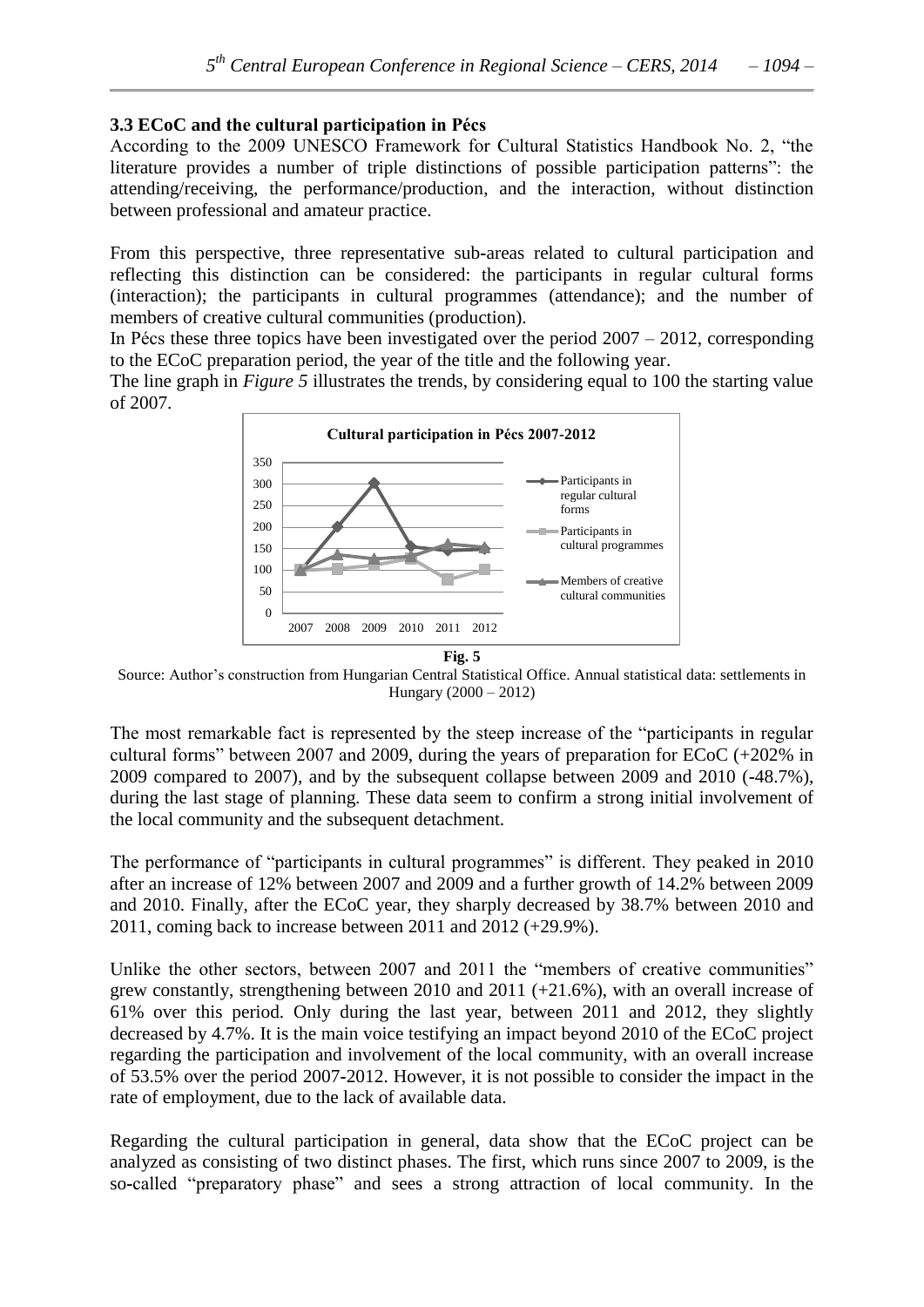dynamics of conception and planning of the project and in various cultural forms, local artists and the population get to work, participate, feel responsible and involved. The second stage, which is the "implementation" phase and later one, after the title, appears like the phase of disenchantment. Experts from outside get involved, management and direction pass to authorities from national government, local artists are largely excluded from the projects.

Despite the good intentions, the ECoC's impact on cultural participation has had almost exclusively local repercussions and rather limited in time, with no results in the years following the event.

## **4 The Legacy of ECoC for the City**

In the case of Pécs "Instead of the complex, integrated city development or renewing, grandiose building construction and one year long cultural jamboree has been implemented and the new investments have not been coupled by conscious restructuring of economy and human capital development" (Pálné Kovács, Grünhut, 2013). Thus, despite the good intentions, no strategy based on the event was adopted and the attention has been completely paid in achieving visible success in short term.

A lack of strategic ability (and willingness), was certainly one of the main reasons. Another major difficulty is related to the role of the central government, which has never seen the project as a "pure local" programme to be implemented on a local basis. According to Pálné Kovács, Grünhut (2013) "local artists, experts, and university teachers had no direct influence on the cultural programming and had no own capital to launch projects aiming cultural business and creative actions". Also, no cultural industries has been established through ECoC and just a few clusters were created later and independently from the programme, and unfortunately they did not prove to be successful.

However, it is not possible to say that the programme has been a total failure or a waste of time for the city. According to the economic conditions of Pécs, it was a great opportunity to be taken and some results have been achieved. Furthermore, "if there had not been ECoC there would have been nothing, no other programmes or alternative strategies, the socioeconomic decline would simply have continued its path" (Interviewee D). Considering the main results achieved, the ECoC programme has strengthened the cooperation between local stakeholders during the preparation phase, especially between civic representatives and artists, and has given the city the opportunity to cooperate with other cities hosting the ECoC title, redefining its international relations, creating foundations for co**-**operation beyond the title year (ECORYS (a) 2011, p. 64). Thanks to ECoC, members of creative cultural communities have increased and cultural operators and stakeholders across the city have gained experience, most of them remaining employed within the city"s cultural sector, including some within the new cultural facilities (ECORYS (a) 2011, p. 63).

However, it is unquestionable that the legacy of Pécs 2010 is strongly linked to the infrastructure projects and restored facilities. As being the hearth of the programme, the five pillars represent the true legacy for the city. The revival of public spaces has had a role in the renovation of outskirts and have created better living conditions in neighbourhoods far from the city centre, the Zsolnay Quarter has come to represent one of the symbol of Pécs, where the most important cultural events are carried out. However, as resulting from the interviewees, currently the Zsolnay Cultural Quarter is characterized by serious management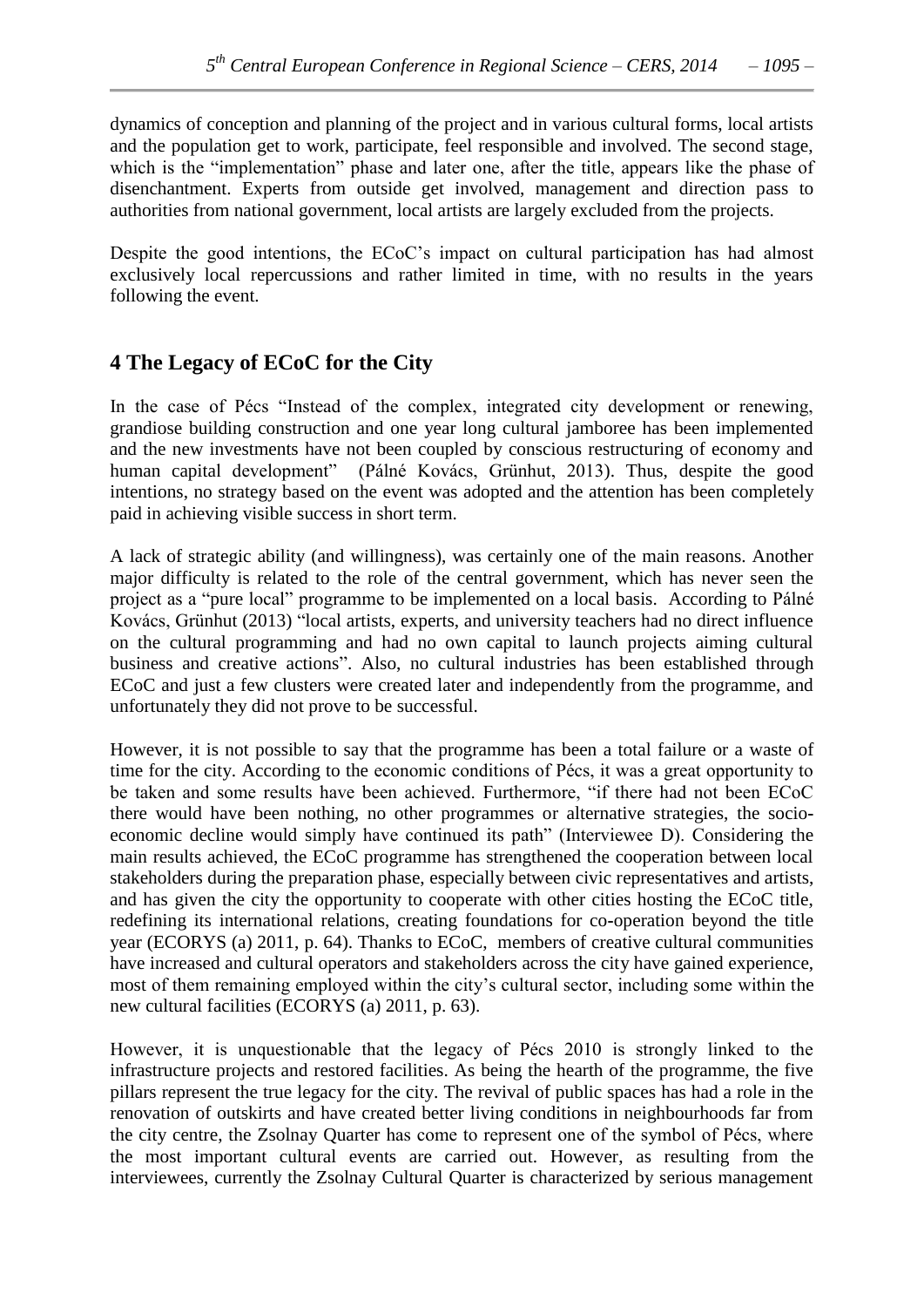difficulties due to maintenance costs. Although the problem is very important also for the other projects, for the Zsolnay Quarter it could jeopardize its role in the future. Furthermore, due to the economic situation, the prospects seem to be negative. This essentially because culture**-**led activities able to offer long**-**term economic alternatives were not created, since it was not adopted an integrated cultural strategy for the city. Even in the case of the Zsolnay Quarter, already existing activities were simply moved within the area (Interviewee C) but no new production has been initiated. This lack of new production, clusters, and spin**-**offs represents the creation of empty containers, spaces where nothing is created, produced, planned or invented. It is possible to find visitors only during the weekends, when some events are organized.

This is something already occurred in others European capitals of culture into the past. In Pécs, even though the local administrators and stakeholders were aware of the risk, they were not able to avoid it and to take the opportunity for a real rebirth of the city (Interviewee B).



**Picture 2 The Zsolnay Quarter on a Friday afternoon.** Source: Michele Tubaldi, October 2013

## **5 Conclusions**

Studies on the ECoC impacts suggest that it remains very much a cultural event in its essence and in terms of the legacy connected with it. In the qualitative comments supplied, there was consensus that capturing the long**-**term benefits of ECoC (whether cultural, economic or social in nature), required effective legacy planning and associated governance arrangements to be put in place.

This is a crucial aspect to be considered in the direction that the title will have to take in the future. Being satisfied to improve city's image and ensure visibility, without affecting the production system and the development trajectory of the city which has the title, represents a gap that needs to be filled in the future. From this point of view, the selection process should be calibrated by assigning more weight to the strategic development model rather than to planned events. This also concerns the infrastructure system. Obviously, infrastructures must be related to the overall urban development, but they should be aimed at encouraging and strengthening creative processes over the long term.

From this point of view, the case of Pécs offers food for thought.

The first element to be (re)considered regards the fact that ECoC project provides for the same requirements and the same logic to all cities around Europe. However, because of different social and political structures, this has proven not to be working. For example, in strong centralized system, because of the central government ambitions, the weakness of civic society, and the scarcity of economic resources available, the relative recent transition to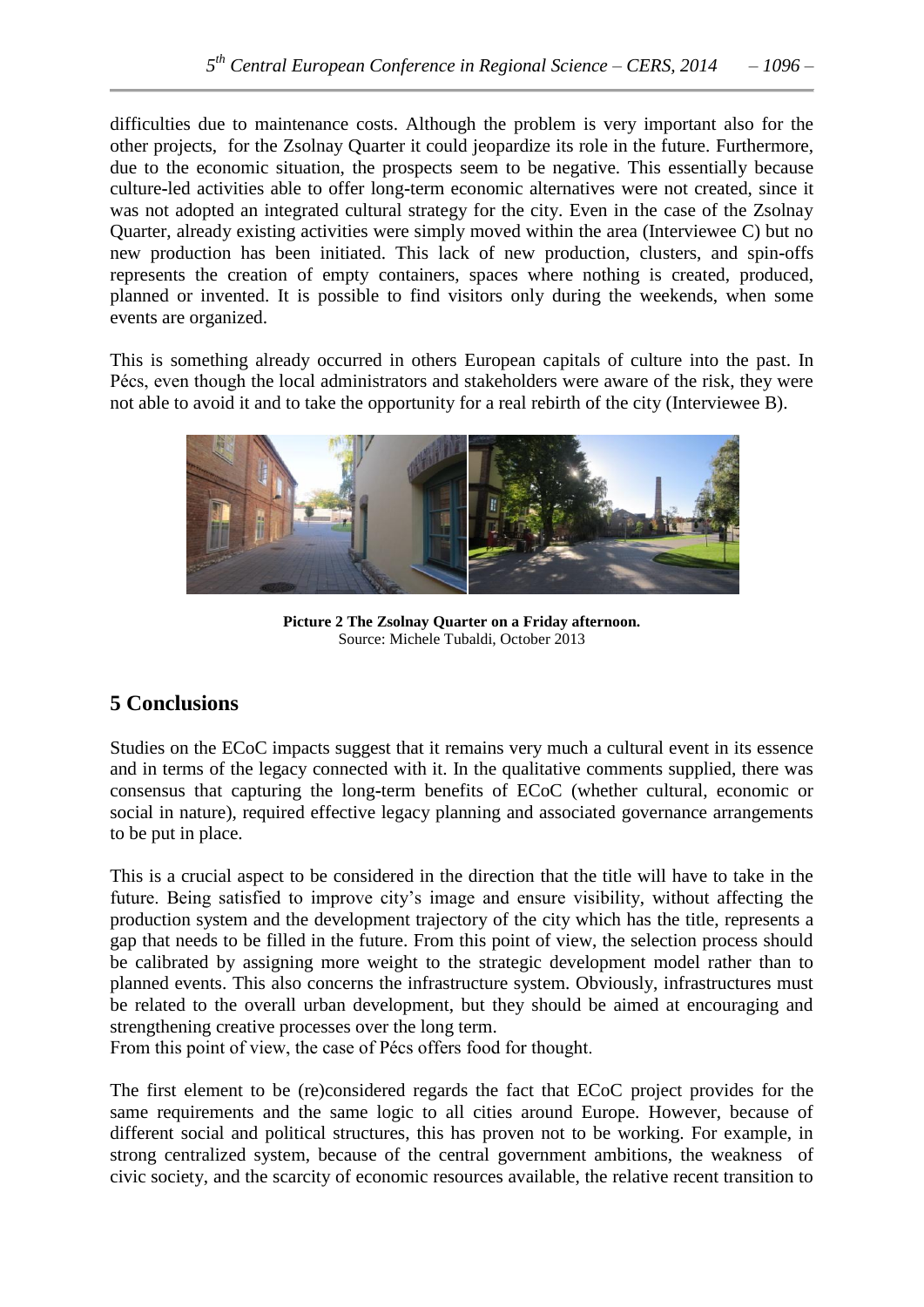new free market economic systems as in the case of Eastern Europe, the structure of the project has not produced many success stories.

The second element is connected with the short**-**term effects of the project. The issue of distinguishing between a traditional role of culture in urban space and its potential in terms of development has been debated in the last ten years (Moulaert et al. 2004, Garcìa 2004, Wilks**-**Hegg 2004, Peck 2005, Miles 2007, Comunian 2011).

In some extreme ways, Pécs represents the demonstration of ECoC title's currently lacks. It shows that culture is still perceived in its attractive, outward oriented dimension.

From this point of view, the evaluation criteria should be changed by providing opportunities to cities that prove to be able to use culture in terms of production, involving research centres and activating spin off enterprises and clusters which could exist and persist over the long term, by abandoning the "spectacular" view of culture condemning it to remain an ephemeral globalization phenomenon often dangerous for civic society.

Essential elements would become:

- fostering the bottom**-**up approach in the entire phase of planning through the systematization of a network of relationships involving community representatives, artists, local stakeholders and research centres;

- the finalization of new cultural facilities (for example the five pillars of Pécs) in terms of production and not just recreational or leisure. Each structure should encompass new functions and not just a simple repositioning of previously carried out elsewhere activities;

- the ability to organize cultural production starting from the city's traditional resources, through "soft" conversion processes appraising the industrial and production history of the territory;

- the ability to facilitate governance aimed at achieving local goals, by providing tools for differentiation between national realities very different from each other.

The logic of multi**-**level governance is crucial and necessary for the success of the European cohesion policy but it has to face many obstacles in centralised countries. Without local space of movement and responsibility the place**-**based projects will be just a performance of marionette puppets (Pálné Kovács, Grünhut 2013).

Pécs was rather the audience than the provider of its "own" cultural events.

The original long**-**term goals about sustainable economic development did not ensue. Only large new buildings have remained as mementos of the project.

## **References**

- CALAFATI A.G. 2011.*European Cities' Development Strategies and the EU's Territorial Agenda*. UPM**-**DiSES, Working paper, No. 372.
- COMUNIAN, R. 2011.Rethinking the creative city: the role of complexity, networks and interactions in the urban creative economy. In:*Urban Studies*, No. 48, pp. 1157 – 1179.
- ECORYS, 2011 (a).*Ex-Post Evaluation of 2010 European Capitals of Culture. Final report for the European Commission Directorate General for Education and Culture* – [www.uk.ecorys.com](http://www.uk.ecorys.com/)
- ECORYS, 2011 (b).*The European Capitals of Culture (ECoC) Post-2019* www.ec.europa.eu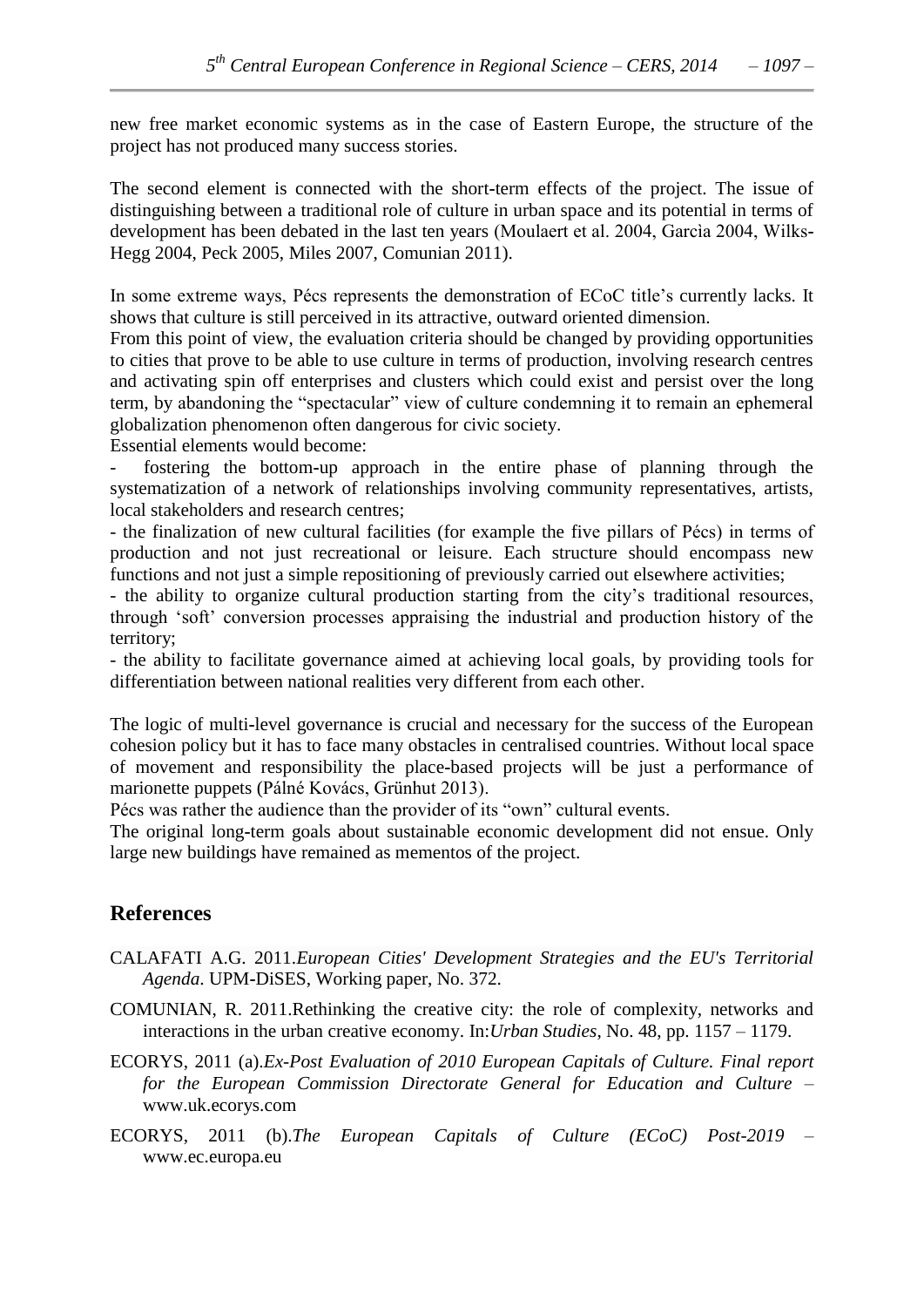- ENYEDI, G. 2011.*The Stages of Urban Growth*, in SZIRMAI V. (ed.), *Urban Sprawl in Europe. Similarities or differences?* Budapest: AULA Kiadó.
- EUROPEAN COMMISSION, DIRECTORATE**-**GENERAL FOR REGIONAL AND URBAN POLICY, 2007.*Situation of European Cities. Synthesis Report,*[http://ec.europa.eu/regional\\_policy/.](http://ec.europa.eu/regional_policy/)
- EUROPEAN UNION, ESPON Coordination Unit, 2010.*Scientific Dialogue on Cities, Rural Areas and Rising Energy Prices*, [http://www.espon.eu/.](http://www.espon.eu/)
- FARAGÓ, L., 2012. Urban Regeneration in a 'City of Culture'. The case of Pécs, Hungary. In: *European Spatial Research and Policy*, Vol. 2, No. 19.
- GARCÌA,B. 2004. Urban regeneration, arts programming and major events, Glasgow 1990, Sydney 2000, Barcelona 2004. In:*International Journal of Cultural Policy*, Vol. 10, No. 1.
- GHILARDI,L. 2001. Cultural Planning and Cultural Diversity. In BENNETT, T. (ed.).*Differing Diversities: Cultural Policy and Cultural Diversity*. Strasbourg: Council of Europe Publications.
- GONZALEZ,J. M. 1993. Bilbao: culture, citizenship and quality of life. In BIANCHINI, F., PARKINSON, M. (eds.).*Cultural Policy and Urban Regeneration: The West European Experience*. Manchester: Manchester University Press.
- JONES, P., WILKS**-**HEGG, S. 2004. Capitalising Culture: Liverpool 2008. In:*Local Economy*, vol. 19, No. 4, pp. 341 – 360.
- KOVÁCS,Z. 2000. Cities from State**-**Socialism to Global capitalism: An Introduction. In: *Geojournal*, No. 49, pp. 1 – 6.
- MILES,S., MILES M. 2004.*Consuming Cities*. New York: Palgrave MacMillian.
- MILES, M. 2007. Consuming Liverpool: retail and the dangers of a "cultural democracy".In: *British Urban Regeneration Association Journal*.
- MOULAERT,F., DEMUYNCK,H., NUSSBAUMER J. 2004. Urban renaissance: from physical beautification to social empowerment. In:*City*, Vol. 8, No. 2, pp. 229 **-** 235.
- PÁLNÉ KOVÁCS, I., GRÜNHUT, Z. 2013.*The ECC Pécs Project and the Challenges of Territorial Governance. Case study 10 on ECC Pécs, Hungary*, ESPON TANGO. Applied Research 2013/1/21.
- PECK,J. 2011. Recreative City: Amsterdam, Vehicular Ideas and the Adaptive Spaces of Creativity Policy. In:*International Journal of Urban and Regional Research*, Vol. 3, No. 36, pp. 462 – 485.
- PECK J. 2005. Struggling with the creative class. In:*International Journal of Urban and Regional Research*, Vol. 29, No. 4, pp. 740 – 770.
- PIRISI, G., STEFÁN, K., TRÓCSÁNYI, A. 2008.The Role of Cultural Economy in the Revival of Cities – Endowments and Chances of the City of Pécs. In:LÓCZY D., TÓTH J., TRÓCSÁNYI A. (eds.), *Progress in Geography in the European Capital of Culture*. Pécs: Imedias Publisher.
- PRATT, A. C. 1997. The cultural industries production system: a case study of employment change in Britain, 1984–91. In: *Environment and Planning*, Vol.29, No. 11, pp. 1953– 1974.